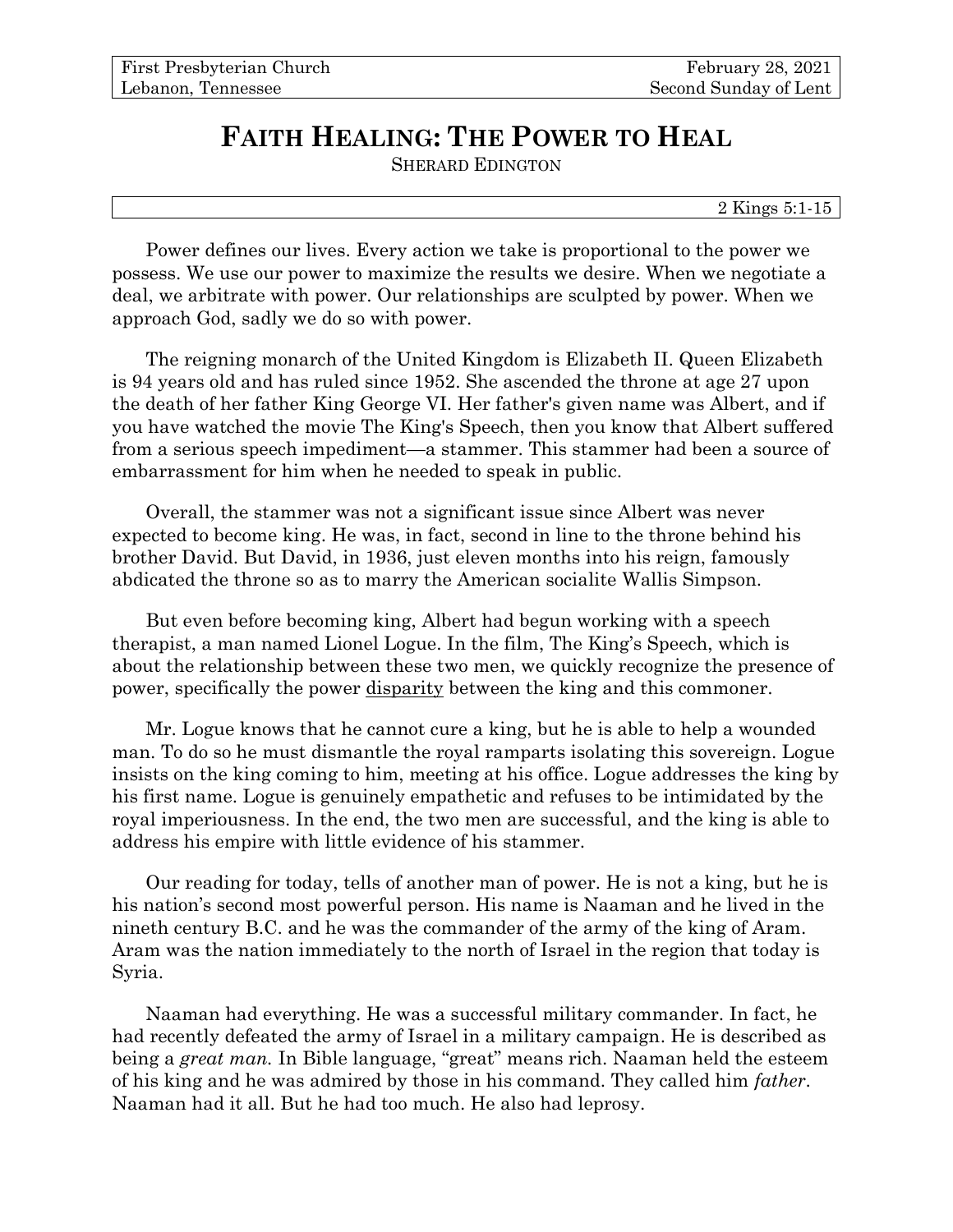Leprosy is a slow-moving, debilitating, painful, and socially isolating disease for which, at that time, there was no known cure. Today, leprosy is known as Hansen's Disease. It is curable with a combination of antibiotics. Sadly, there are still some people in parts of this world who suffer from this ailment because of a lack of access to healthcare.

For Naaman, contracting leprosy altered the trajectory of his life. Despite his power and wealth, there was nothing he could do about his condition. As one writer put it, "His journey into the land of illness had begun." 1

We can be sure that Naaman searched out every remedy his wealth and resources permitted. He no doubt consulted with the top physicians in his land. He came up empty. One day, however, he is given a lead on a possible cure. This lead comes from an unlikely place. It comes from a slave in his household. This particular slave is a young Israelite girl who had been taken captive during one of Naaman's military incursions. She was a spoil of war and possessed no power. I imagine that she was probably 13 or 14 years old. This young slave girl served Naaman's wife and one day she said to Mrs. Naaman, *If only [your husband] were with the prophet who is in Samaria! He would cure him of his leprosy.* Samaria, at this time, is the capital city of Israel.

This young girl—a slave, a foreigner, a servant—informs the wife of the second most powerful man in the kingdom about a prophet in Israel who could cure his leprosy. Can you imagine a greater disparity of power? And yet, Naaman listens. I am guessing that he had run out of options.

Naaman informs his king of this news and the king gives him the go-ahead to journey to Israel. The king provides Naaman with a letter of introduction to the king of Israel. Naaman sets out on his journey packing a fortune in gold, silver, and expensive garments. Why does Naaman take so much? Because he thinks in terms of power. He assumes that anyone with the ability to cure his disease must command premium fees. Naaman is willing to pay.

In Israel, Naaman delivers the letter to the king and the king becomes terrified. The letter says, *Know that I have sent to you my servant Naaman, that you may cure him of his leprosy*.

Now, this is actually funny. Naaman and his king are so myopic that they assumed that this prophet that the young girl spoke of must be the king of Israel. If someone has this power, it stands to reason that they are in charge.

<sup>1</sup> https://www.workingpreacher.org/commentaries/revised-common-lectionary/ordinary-14-3/commentary-on-2 kings-51-14-6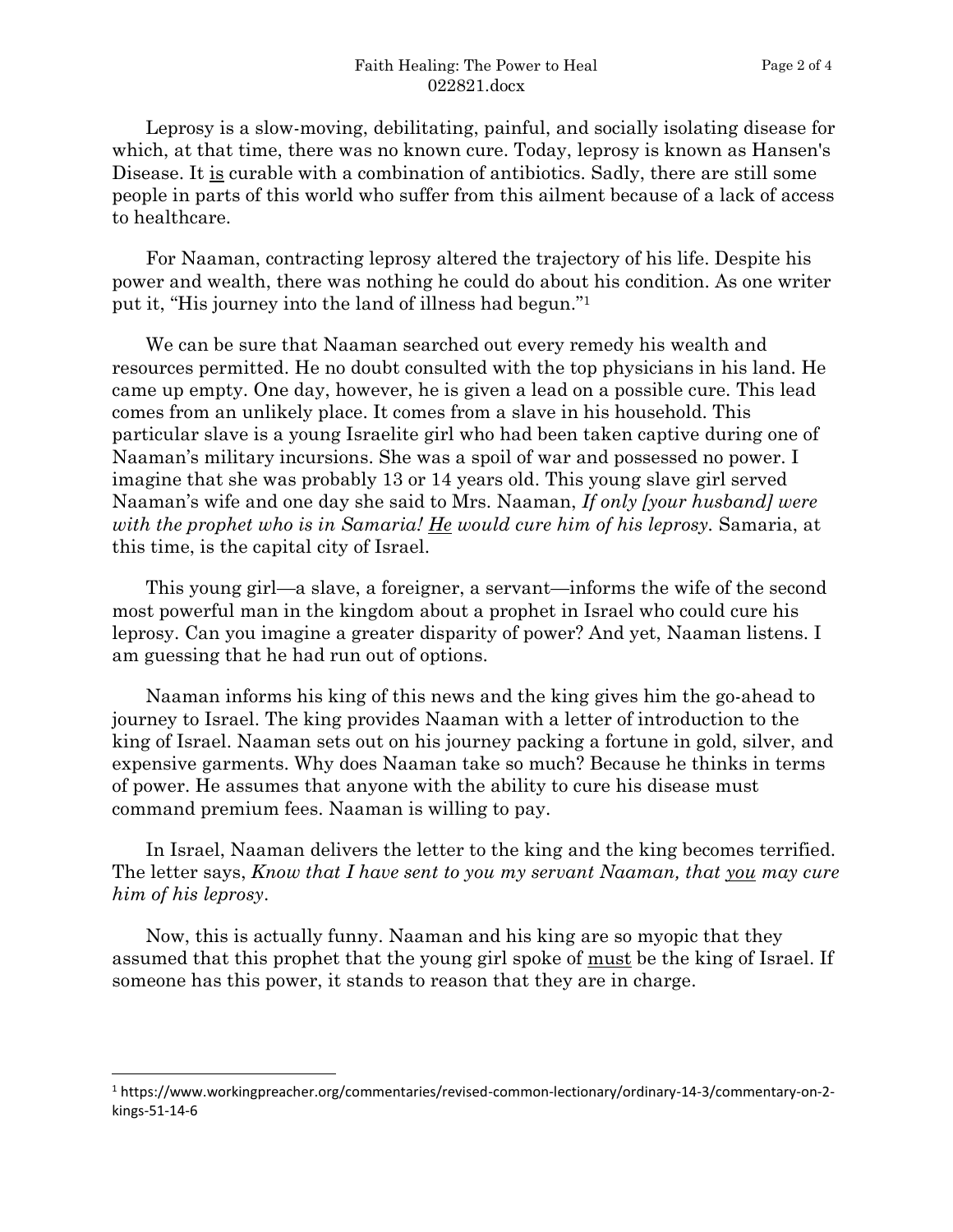The king of Israel is painfully aware that he can't cure leprosy and so he views this request as a pretense by his neighbors to create an incident as an excuse to invade his land. Again, power.

Naaman's arrival at the capital would have been the talk of the town and the leprosy incident reaches the ears of the prophet Elisha. Elisha, as you will recall, received the mantle of prophecy from his predecessor Elijah. Elisha sends word to the king to send Naaman to come so that Naaman *may learn there is a prophet in Israel.*

The next thing we read is this: *So Naaman came with his horses and chariots and halted at the entrance of Elisha's house*. Now just take a moment and picture this scene in your mind. Naaman does not go by himself like you or I would go to the doctor. He arrives at the home of Elisha accompanied by his retinue of horses and chariots and soldiers. These are weapons of war and blatant displays of his power. I don't believe that Naaman intended to intimidate Elisha or threaten him. I believe that Naaman traveled this way because of who he was. But the disparity of power could not be more evident. It is as if a presidential motorcade with a military escort pulls up in front of a homeless encampment.

So, with Naaman parked out front, you would assume that Elisha would go out and meet him. That is certainly what Naaman expected. But that is not what happens. Elisha simply sends one of his interns with a message for Naaman to go to the Jordan River and *wash seven times*.

Naaman is furious. He expected much more than this. He expected Elijah to come to him and that the prophet would do something impressive like wave his arms and shout incantations and sacrifice an animal or two. A fancy dance would be a nice touch. Naaman wanted his money's worth. And then there is the matter of the Jordan River. It's not really much of a river. Naaman's country has much more impressive rivers. Swimming in the Jordan is an insult.

Naaman is beside himself with rage and is about to storm off when one of his servants begs him to reconsider. *Father, if the prophet had prescribed something difficult, you would have done it. Why can't you just do what is easy?* Because easy does not comport with how Naaman views himself in the world.

But, once again, Naaman listens, and he does as Elisha prescribes and he bathes in the Jordan River. The result is that *His flesh was restored like the flesh of a young boy*. He was cleansed.

This story is about healing, but it is also about power. We have two kings and a military general with all the power of their nations, but they lack the power to heal. And when Naaman goes looking for a cure he searches for the power he understands—the power of wealth and force. But the power he needs is the power of